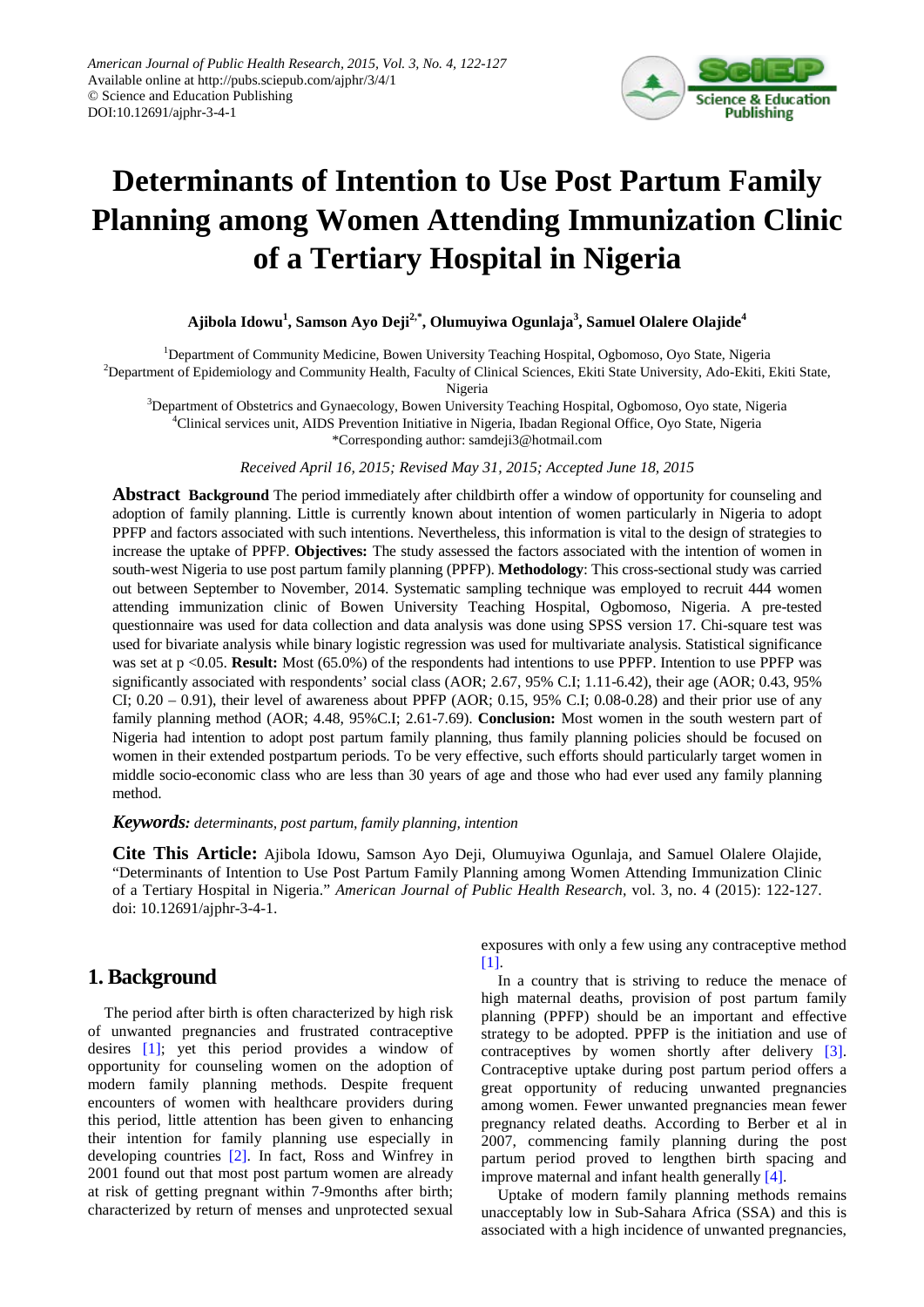unsafe abortions, unplanned deliveries and maternal mortalities [\[5,6\].](#page-5-4) The Nigerian Demographic and Health Survey (NDHS) in 2008 reported 14.6% and 9.7% as the contraceptive prevalence rate and the proportion of married woman using modern methods of contraception respectively [\[7\].](#page-5-5) Despite availability of family planning commodities at little or no cost to the client, the 2013 NDHS report shows minimal improvement in this reproductive health indicato[r \[8\].](#page-5-6)

Little is currently known about intention of women particularly in Nigeria to adopt PPFP and factors associated with such intentions. Nevertheless, this information is vital to the design of strategies to increase the uptake of PPFP. Moreover, there had been dearth of information regarding intention to use PPFP although unmet need has received considerable attention from researchers. Intention to use is currently receiving recognition as an alternative to unmet need as an indicator of PPFP uptake. Intention to use now appears to be a better predictor of actual contraceptive use than unmet need [\[9\].](#page-5-7) The use of PPFP in West and Central Africa has been shown to be unacceptably low compared to other regions of the world. For example, analysis of Demographic and Health Survey report from 43 countries published in 2014 by William et al revealed that post partum family planning prevalence rate at twelfth month post partum, ranged from 21.3% in Ghana (DHS2008) to as low as 5.9% in Sierra Leon (DHS 2008). Nigeria took a distal fourth position among the seven countries compared with a prevalence rate of 12.7% (NDHS 2008) [\[10\].](#page-5-8)

Different studies have examined post partum family planning in relation to several potential explanatory variables and factors such as antenatal service utilization, wealth index, place of residence and maternal age have been identified as strong predictors [\[11,12\].](#page-5-9)The objective of this study was thus to assess the factors influencing intention of women in Ogbomoso, south west Nigeria to use PPFP.

# **2. Materials and Methods**

#### *Study site*

The study was conducted at the immunization clinic of Bowen University Teaching Hospital (BUTH) in Ogbomoso North Local Government Area (LGA) of Oyo State, south west Nigeria. The hospital was purposively selected because of its popularity as one of the foremost missionary hospital in Nigeria and the high patronage it receives from the people of Ogbomoso in particular and Oyo state in general. The immunization unit of the hospital provided an avenue for accessing women in their extended post partum periods because of high client turnout. Ogbomoso town where the hospital is located has a population of 1,200,000 as at the last population census in 2006 [\[13\].](#page-5-10) The inhabitants are predominantly of Yoruba ethnic group although other tribes such as Hausa and Igbo equally reside in the town. The people engage in varied occupations such as farming, trading and white/blue collar jobs and their dominant religions include Christianity, Islam and Traditional religion.

*Study design:* The study design was cross-sectional descriptive

*Participants and sampling:* The sample size was calculated using the Lesly Kish formula for estimating single proportion based on the assumption that 50% of our respondents will have intention to use PPFP. A precision of 5% was used and correction for non-response was made. A total of 444 women were selected using systematic sampling technique between September to November, 2014. The sampling interval was calculated by dividing the calculated sample size by average daily attendance at the immunization clinic and the first participant was selected by balloting.

*Inclusion criteria*: All women who brought their children for immunization, who had delivered within the last one year and consented to participate in the study, were recruited for the study.

*Exclusion criteria:* Women attending immunization clinic but had not delivered a baby in the last one year preceding the survey, those considered not fit to respond adequately to questions asked either due to the health condition of the mother or that of the child and those who failed to give their consents were excluded from the study.

*Study procedures:* Data were obtained using semistructured interviewer guided questionnaire. The questionnaire was developed based on information obtained from previous studies on PPFP. Data were collected on socio-demographic characteristic of the respondents, their awareness and knowledge on PPFP as well as their intention to use PPFP. The questionnaire was translated to Yoruba language and back translated to English language for respondents who found it easier to complete in their native language. The back translation was done to retain the original meaning of the questions asked. The questionnaire was validated by pre-testing it in another health facility in Ogbomoso south LGA outside Ogbomoso North LGA that was used for the main study. Ambiguous questions observed during pre-testing were either re-phrased or removed in line with the study objective.

Five fresh graduates were recruited as research assistants for the purpose of data collection; they were trained on questionnaire administration to mothers for two days by the principal investigator. The training involved role playing and other practical demonstrations.

*Data analysis:* The data were field-edited daily and were entered using epidata version 3.1 before they were exported into SPSS (version 17) for analysis. Initial analyses were done by generating frequency tables and graphs while further analyses were done to explore statistical association between variables. Appropriate bivariate analysis was carried out to assess statistical association depending on the type of the variables and stepwise logistic regression model was performed to identify factors that were significantly associated with intention to use PPFP. Independent variables in the model were selected based on whether they were significant at bi-variate level and on whether they had been reported in different literatures as strong predictors of PPFP. Some of the independent variables used include age, socioeconomic class, marital status , living situation and ever use of family planning. The level of statistical significance was set at  $p$  value  $\leq 0.05$ . Control for potential confounders such as age, socio-economic class of respondents, their living situation and marital status was done by placing our respondents in different categories. The adjusted odds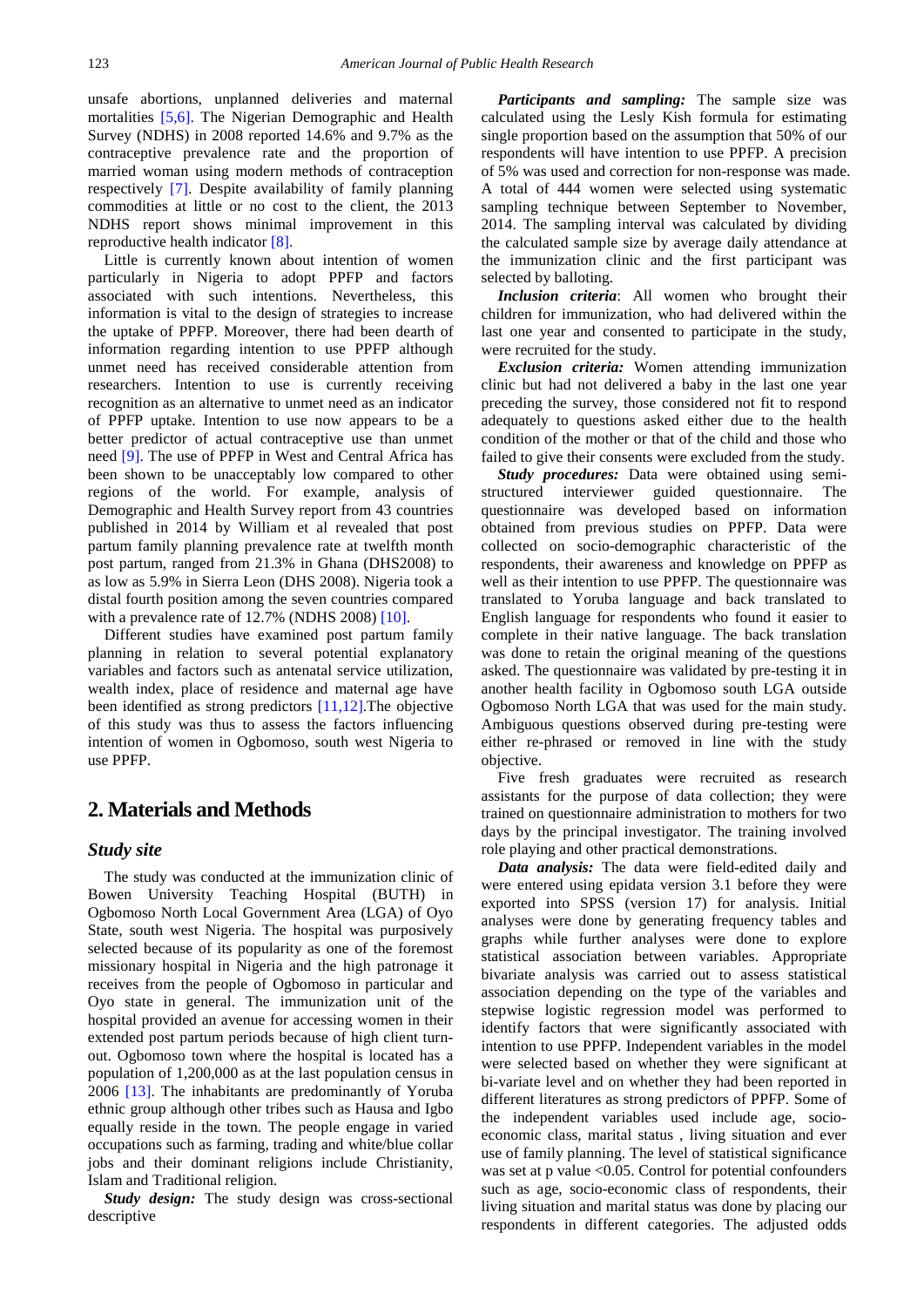ratio and 95% confidence interval were obtained to determine factors associated with intention to use family planning during the extended postpartum period.

#### **Key variables and measurements**

*Respondents' awareness about post partum family planning:* To assess this, respondents were asked if they had heard about postpartum family planning before. The response was "Yes" or "No". Those whose responses were "Yes" were further asked the sources of their information.

*Respondents' knowledge on post partum family planning:* Five questions regarding post partum family planning were asked and a scoring system was used in assessing respondents' knowledge; a score of 1 was allotted for each correct answer. Those who scored between 0-1 were categorized as having "poor knowledge", those who had a score of 2-3 were classified as having "fair knowledge" while those who scored 4-5 were classified as having "good Knowledge" on PPFP.

*Respondents' social class:* Using Oyedeji's classification of Social Class [\[14\],](#page-5-11) respondents' socioeconomic status was classified into three; low, middle and high. This classification used a composite score of respondents' educational levels and occupational types of their spouses. Educational levels of respondents as well as occupational types of their spouses were scored. The score ranged from 5 to 1 for educational level; a score of 5 was for university education or its equivalent while a score of 1 stood for respondents who could barely read or write or were illiterates. For spousal occupational types, the score also ranged from 5 to 1 with 5 standing for professionals such as doctors, lawyers and engineers and 1 standing for the unemployed, full-time housewives and students. Respondent's scores from each of the occupational and educational categories were added together and rated over 10. Those who scored less than 5 were grouped into lower social class; scores from 5 to 7 were grouped into middlesocial class while those who scored above 7 were grouped into high social-class.

*Ethical consideration*: Ethical approval for this study was obtained from Bowen University Teaching Hospital's Research and Ethics Committee. Written informed consents were obtained from all respondents. Participation of women attending the immunization clinic was voluntary and their confidentiality was guaranteed by making the questionnaire anonymous; codes were used in identifying the questionnaires rather than writing the names of the study participants on them. Also data obtained were saved in a computer with a password known to the principal investigator only. The study did not inflict any injury on the participants, no invasive procedure was carried out hence no need for any compensation. However, respondents discovered not to have any intention to adopt PPFP were adequately counseled on the benefits of family planning.

# **3. Results**

A total of 444 respondents were interviewed consisting of 209 respondents within the age group of 30-39 years. Only 44 (9.9%) of them were 50 years and above while none was less than 20years of age. Majority (82.20%) of the respondents were married, 10.1% of them were never

married while 1.10% were widows. Majority (91%) of the respondents attained certain levels of education but 9% had no formal education. Fourty five percent (44.8%) belonged to middle socio-economic class, 44.4% were in the high socio-economic class while only 0.8% of them were in the low socio-economic class. Majority (82.2%) of the respondents were Christians [\(Table 1\)](#page-2-0).

<span id="page-2-0"></span>

| Table 1. Respondents' Socio-Demographic Charactersitics |           |              |  |  |  |
|---------------------------------------------------------|-----------|--------------|--|--|--|
| SOCIO-DEMOGRAPHIC                                       | $N = 444$ | n(%)         |  |  |  |
| <b>CHARACTERISTICS</b>                                  |           |              |  |  |  |
| Age                                                     |           |              |  |  |  |
| 20-29                                                   | 87        | 19.6         |  |  |  |
| 30-39                                                   | 209       | 47.1         |  |  |  |
| 40-49                                                   | 104       | 23.4         |  |  |  |
| $>=50$                                                  | 44        | 9.9          |  |  |  |
|                                                         |           |              |  |  |  |
| <b>Marital status</b>                                   |           |              |  |  |  |
| Never married                                           | 45        | 10.1         |  |  |  |
| Married                                                 | 365       | 82.2         |  |  |  |
| Separated                                               | 16        | 3.6          |  |  |  |
| Divorced                                                | 13        | 2.9          |  |  |  |
| Widowed                                                 | 5         | 1.1          |  |  |  |
|                                                         |           |              |  |  |  |
| Ever attended any school                                |           |              |  |  |  |
| Yes                                                     | 404       |              |  |  |  |
| No                                                      | 40        | 91.0         |  |  |  |
|                                                         |           | 9.0          |  |  |  |
|                                                         |           |              |  |  |  |
| Socio-economic status                                   |           |              |  |  |  |
| Low                                                     |           |              |  |  |  |
| Middle                                                  | 48        | 10.8         |  |  |  |
| High                                                    | 199       | 44.8         |  |  |  |
|                                                         | 197       | 44.4         |  |  |  |
|                                                         |           |              |  |  |  |
| Religion                                                |           |              |  |  |  |
| Christianity                                            | 369       | 83.1         |  |  |  |
| Islam                                                   | 62        | 14.0         |  |  |  |
| Traditional                                             | 13        | 2.9          |  |  |  |
|                                                         |           |              |  |  |  |
| <b>Place of residence</b>                               | 284       |              |  |  |  |
| Ogbomoso<br>Outside ogbomoso                            | 84        | 64.0<br>18.9 |  |  |  |
|                                                         |           |              |  |  |  |
| Outside oyo state                                       | 76        | 17.1         |  |  |  |
|                                                         |           |              |  |  |  |
| <b>Living situation</b>                                 |           |              |  |  |  |
| Live alone                                              | 60        | 13.5         |  |  |  |
| Live with spouse                                        | 337       | 75.9         |  |  |  |
| Live with parents                                       | 33        | 7.4          |  |  |  |
| Live with relatives                                     | 10        | 2.3          |  |  |  |
| Other                                                   | 4         | 0.9          |  |  |  |
|                                                         |           |              |  |  |  |

More than three quarter (78.6%) of the respondents were aware of post-partum family planning but most (65.7%) of them demonstrated poor knowledge about same. Mass media were their commonest sources of information; reported by 44.6% of the respondents [\(Figure](#page-3-0)  [1\)](#page-3-0).

### **Previous use of family planning and ANC attendance**

More than half (59.0%) of the respondents had ever used any family planning method. The commonest type of family planning method ever used was condom (27.1%). Most (53.8%) of the respondents stopped using contraception in order to have another child, however, 26.3% of them stopped due to the appearance of side effects. More than three quarter (80.4%) of respondents attended antenatal clinic in their last pregnancies and 44.3% had four or more antenatal visits. Most of the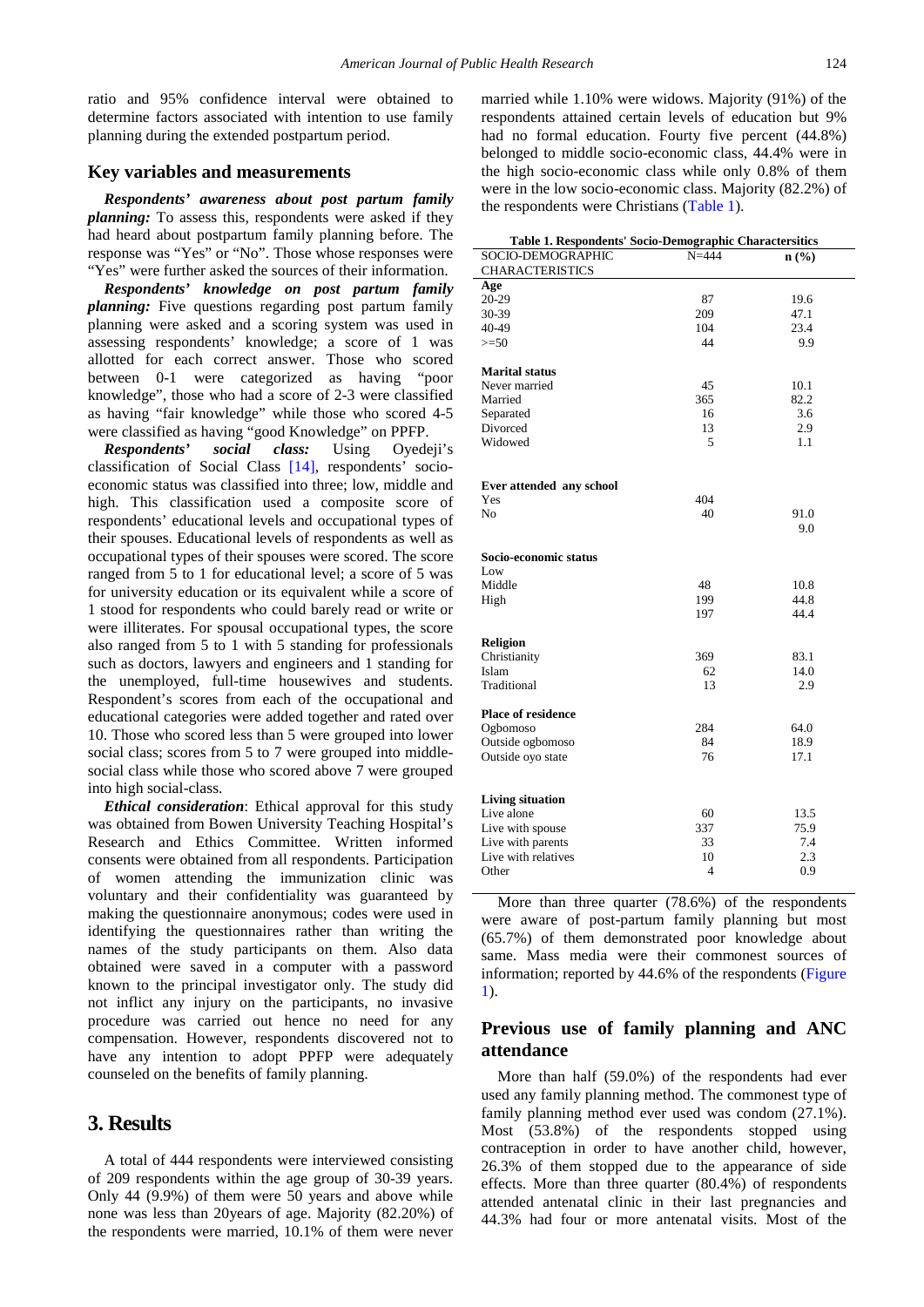respondents (90.8%) received counseling on post-partum family planning during their antenatal visits.

#### **Factors associated with intention to use PPFP**

In [Table 2,](#page-3-1) the proportion of women with intention to use PPFP was significantly higher among married women compared to other women (89.1%, p=0.00). Similarly, the proportion was significantly higher among respondents who had attained certain degree of education compared to those who had no formal education  $(97.3\%, p=0.00)$ .

Respondents in high socio-economic class had significantly higher proportion of intention to use PPFP compared to women in other socio-economic strata (49.5%, p=0.00). Moreover, the proportion was significantly higher among women who were living with their spouses compared to women with other living arrangements  $(82.2\%, p=0.00)$ . The proportion of women who intended to use PPFP was also significantly higher among respondents who were aware of PPFP compared with those who were not  $(90.4\%, p=0.00)$ .

<span id="page-3-0"></span>

**Figure 1.** Respondents' sources of information on post partum family planning

<span id="page-3-1"></span>

| Table 2. Association between respondents' characteristics and intention to use post-partum family planning |                                       |                                                                          |                    |                    |  |
|------------------------------------------------------------------------------------------------------------|---------------------------------------|--------------------------------------------------------------------------|--------------------|--------------------|--|
| <b>RESPONDENTS'CHARACTERISTICS</b>                                                                         | Number of<br>respondents<br>$N = 444$ | Intend to use<br><b>PPFP</b><br>$N = 293$<br>$n\left(\frac{0}{0}\right)$ | <b>Adjusted OR</b> | 95% CI             |  |
| Age                                                                                                        |                                       |                                                                          |                    |                    |  |
| $20-29$ (rc)                                                                                               | 87                                    | 51(17.4)                                                                 |                    |                    |  |
| 30-39                                                                                                      | 209                                   | 147(50.2)                                                                | 0.63               | $0.26 - 1.48$      |  |
| 40-49                                                                                                      | 104                                   | 74(25.3)                                                                 | $0.43*$            | $0.20 - 0.91$      |  |
| $>=$ 50                                                                                                    | 44                                    | 21(7.1)                                                                  | $0.39*$            | $0.16 - 0.91$      |  |
| <b>Marital status</b>                                                                                      |                                       |                                                                          |                    |                    |  |
| Never married (rc)                                                                                         | 45                                    | 17(5.8)                                                                  |                    |                    |  |
| Married                                                                                                    | 365                                   | 261 (89.1)                                                               | 1.01               | $0.12 - 7.92$      |  |
| Separated                                                                                                  | 16                                    | 8(2.7)                                                                   | 0.37               | $0.05 - 2.66$      |  |
| Divorced                                                                                                   | 13                                    | 5(1.7)                                                                   | 0.29               | $0.03 - 2.91$      |  |
| Widowed                                                                                                    | 5                                     | 2(0.7)                                                                   | 0.71               | $0.06 - 7.68$      |  |
| Ever use family planning                                                                                   |                                       |                                                                          |                    |                    |  |
| $No$ (rc)                                                                                                  | 40                                    | 8(2.7)                                                                   |                    |                    |  |
| Yes                                                                                                        | 404                                   | 285 (97.3)                                                               | $4.48*$            | 2.61-7.68          |  |
| Socio-economic status                                                                                      |                                       |                                                                          |                    |                    |  |
| Low (rc)                                                                                                   | 48                                    | 15(5.1)                                                                  |                    |                    |  |
| Middle                                                                                                     | 199                                   | 133 (45.4)                                                               | $2.67*$            | $1.10 - 6.42$      |  |
| High                                                                                                       | 197                                   | 145 (49.5)                                                               | 1.30               | $0.79 - 2.14$      |  |
| <b>Awareness about PPFP</b>                                                                                |                                       |                                                                          |                    |                    |  |
| Aware (rc)                                                                                                 | 349                                   | 265(90.4)                                                                |                    |                    |  |
| Not aware                                                                                                  | 95                                    | 28(9.6)                                                                  | $0.15*$            | $0.08 - 0.27$      |  |
| <b>Living situation</b>                                                                                    |                                       |                                                                          |                    |                    |  |
| Live alone $(rc)$                                                                                          | 60                                    | 35(12.0)                                                                 |                    |                    |  |
| Live with spouse                                                                                           | 337                                   | 238 (82.2)                                                               | 1.26               | $0.08 - 18.36$     |  |
| Live with parents                                                                                          | 33                                    | 11(3.7)                                                                  | 1.56               | $0.114 - 21.22$    |  |
| Live with relatives                                                                                        | 14                                    | 9(3.0)                                                                   | 3.58               | $0.06 - 2 - 24.28$ |  |
|                                                                                                            |                                       |                                                                          |                    |                    |  |

\*significant at p<0.05 rc=reference category PPFP=post partum family planning OR=Odds ratio CI=Confidence Interval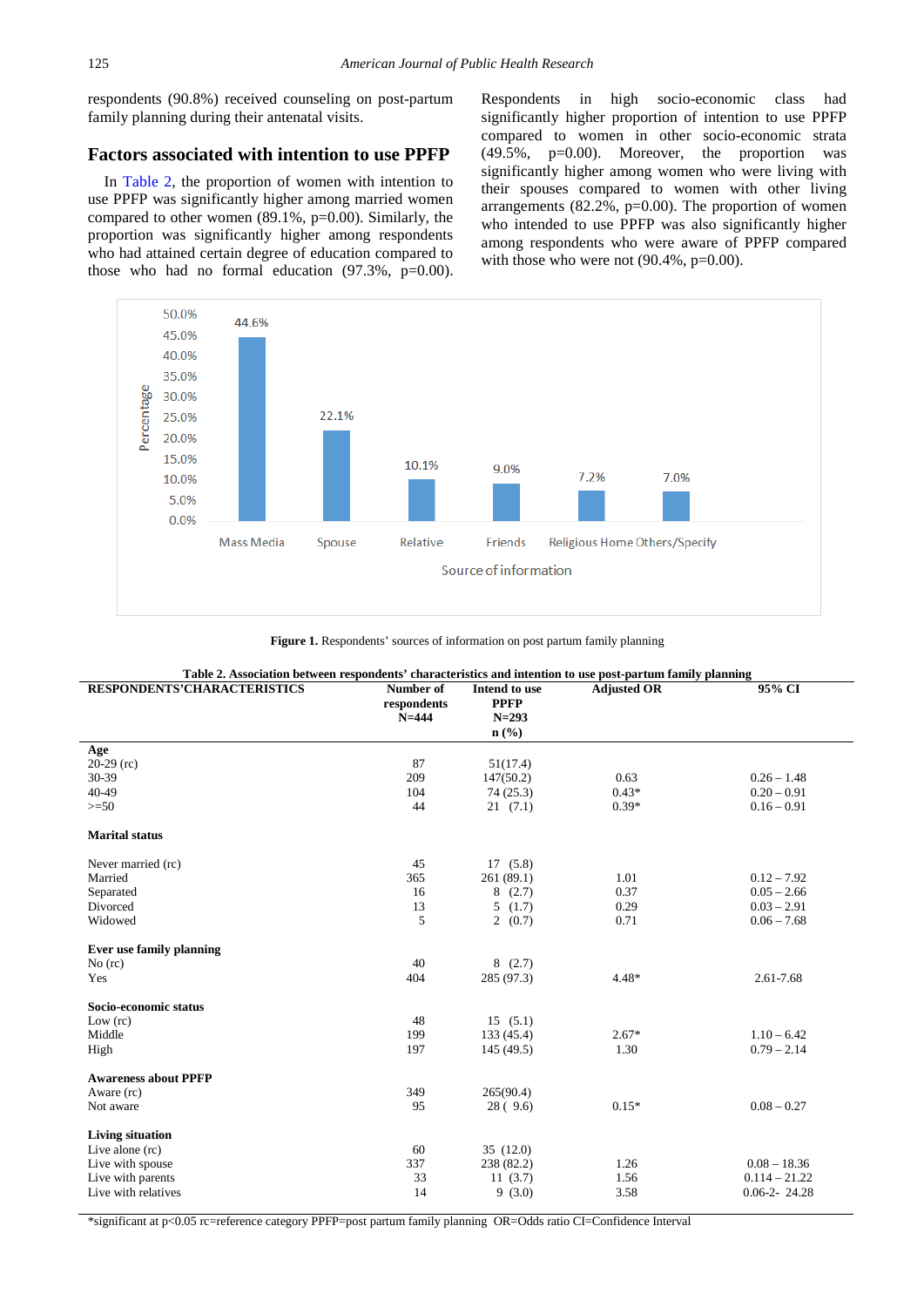Women in the 40-49 age group were significantly less likely to use PPFP compared to those in 20-29 age group (AOR; 0.43, 95% CI; 0.20-0.91). Moreover, women who were not aware of PPFP had an 85% decreased odds of intention to use PPFP compared to those who were aware; this was found to be statistically significant (AOR; 0.15, 95% CI; 0.08-0.28). Similarly, respondents in the middle socio-economic class were significantly more likely to use post partum family planning compared to those in lower class (AOR; 2.67, 95% CI; 1.11-6.42).The odds for intention to use PPFP was also significantly higher among women who had ever used any family planning method compared to those who had never (AOR; 4.48, 95%CI; 2.61-7.69).

### **4. Discussion**

Our study revealed that more than half (59.0%) of the study participants had ever used any form of family planning. Condom being the commonest method they had ever used and desire for another child their commonest reason for stoppage. This is in keeping with findings of a 2011 multi-national study conducted by Sian et al on contraceptive discontinuation and unintended pregnancy, where most women discontinued family planning on account of wanting to get pregnant again [\[15\].](#page-5-12)

Not less than 65% of our respondents had intention to commence family planning after births, most indicated interest to start within six month of deliveries. This figure is close to what Sebatian et al published in 2013 in a related study conducted in rural Ghana where 70% of the women interviewed had the intention to use PPFP, prior use of modern family planning method was one of the strongest predictors of intention to adopt PPFP [\[16\].](#page-5-13) A study conducted by MEASURE Evaluation/ USAID on factors influencing adoption of PPFP among Ghanaian pregnant women revealed that 84% of the women surveyed were willing to adopt a family planning method after birth [\[17\].](#page-5-14) However, an analysis of the Demographic and Health Survey reports from 27 countries by John et al in 2001 revealed that less than half of women interviewed had the intention to use PPFP [\[18\].](#page-5-15) Our study demonstrated improvement in intention to use PPFP compared to this finding. Awareness as well as knowledge on family planning has generally improved now compared to when the survey reported by Jonhn et al was conducted. The higher value for intention to use PPFP in the present study as well as increased willingness to adopt PPFP reported by MEASURE Evaluation could therefore be associated with improved awareness of the women on the subject matter.

The odd for intention to use PPFP was expectedly lesser among women in the 40-49 age range compared to those in 20-29 age categories. Syed et al, in 2011 reported that post partum contraceptive uptake in India was higher among respondents who were less than 30 years of age compared to those in other age range [\[19\].](#page-5-16) Most women in the 40-49 age range would have finished childbearing, had already adopted a family planning method prior to the survey or were already having menopausal symptoms with less desire for sex and reduced intention to use a family planning method.

The odds for intention to use PPFP also increased significantly among respondents in middle socioeconomic class compared to those in lower socioeconomic class. Gideon et al, in a study on predictors of modern contraceptive use during the post partum period among women in Uganda, revealed that the use of PPFP was significantly associated with such factors as age of respondents and their wealth index [\[20\].](#page-5-17) Also, Singh et al in a comparative study on contraceptive use among postpartum Indian women (published in 2014), showed that socio-economic status is a strong determinant of PPFP use [\[21\].](#page-5-18) Socio-economic class has a direct relationship with general knowledge of people and improved knowledge is expected to have a positive effect on the decision making capacity, particularly in relation to family planning. The current study also revealed that intention to use PPPFP increased significantly among women with prior history of contraceptive usage compared to those who had never tried a method before. In a study conducted by Sileo et al in 2014, respondents' prior use of family planning was one of the strongest determinants of PPFP use among the women interviewed [\[22\].](#page-5-19) Those who had ever used a method in the past would have experienced the beneficial effects of family planning in child's spacing and will be more eager to adopt a method especially after birth.

# **5. Conclusion**

Our study revealed that most women in south western part of Nigeria had the intention of using PPFP. Efforts of policy makers working in the field of reproductive health should therefore be geared towards women in their extended postpartum period for the provision of family planning services. For such services to be highly impactful, they should be targeted towards postpartum women who are within the age-range of 20-29 years and those in the middle socio-economic class. There is need for reinforcement of family planning knowledge- through a well-packaged awareness campaigns for women who has had prior contraceptive experiences. Doing this will guarantee increased uptake and continued usage of family planning during the post partum period. Findings in this study calls for further research which should preferably be a qualitative community-based study to fully understand socio-cultural factors associated with PPFP use among Nigeria women.

**Study limitation**: Due to financial and time constraints, this study was conducted among women attending immunization clinic; the result may therefore not be generalizable to all women in Nigeria. In order to minimize this challenge and increase the external validity of the study, the number of study participants was marginally increased above the calculated sample size. Our assumption for this was that the higher the sample size, the greater the external validity and the precision of our study.

Also, being a hospital-based study, this research may not be totally free from Berksonian bias. The perceived better quality of care in the selected health facility could have attracted the kind of respondents who participated in this study- they were mostly in middle and higher socio